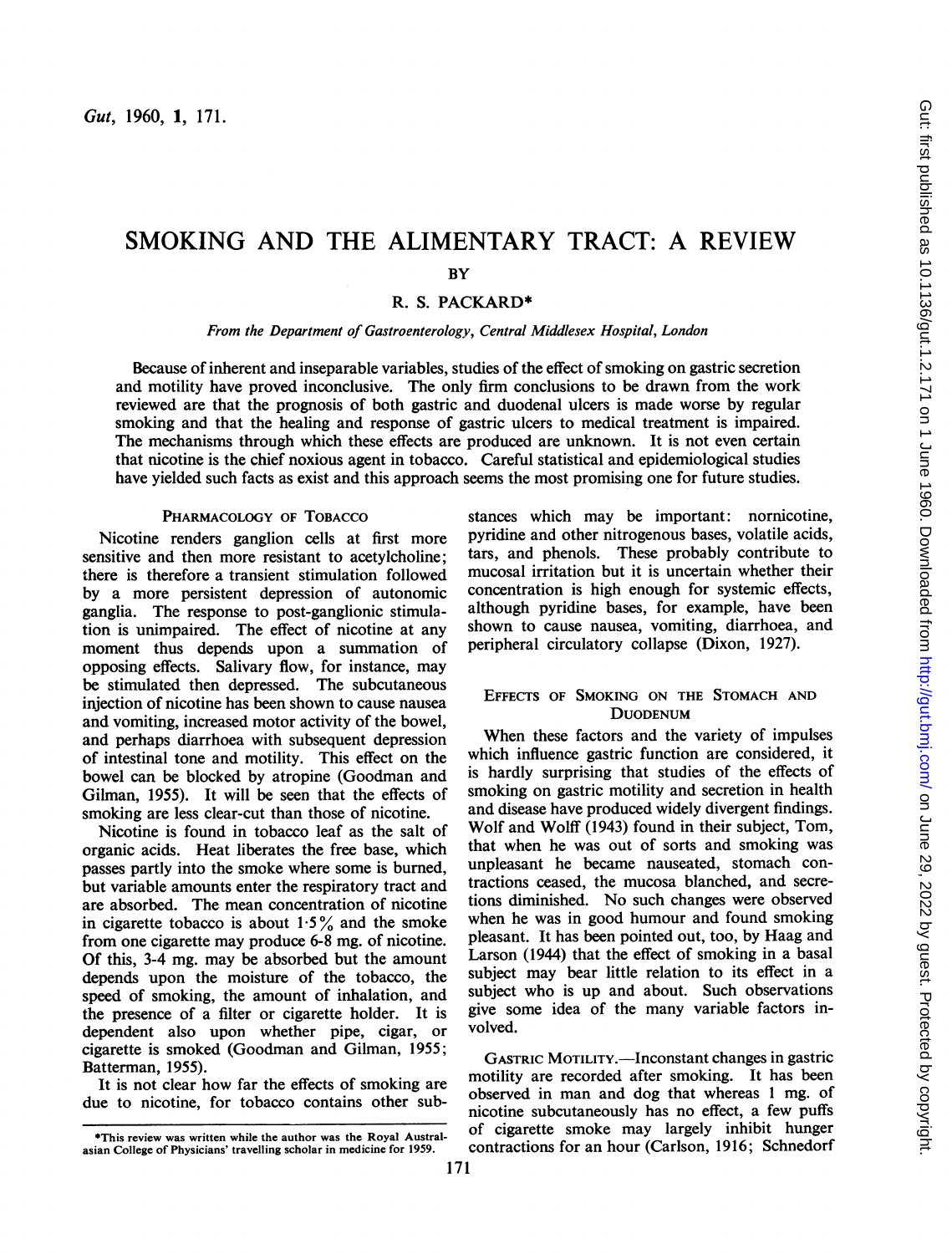Gut: first published as 10.1136/gut.1.2.171 on 1 June 1960. Downloaded from http://gut.bm/ on June 29, 2022 by guest. Protected by copyright. Gut: first published as 10.1136/gut.1.2.171 on 1 June 1960. Downloaded from <http://gut.bmj.com/> on 1 June 29, 2022 by guest. Protected by copyright.

and Ivy, 1939). Perhaps this is the basis for the anorexia attributed to smoking but such inhibition has not been a constant finding in man. Batterman (1955), using intragastric balloons, showed three types of response in normal subjects and ulcer patients after smoking one cigarette. In one-third there was no effect, another third showed complete inhibition of motor activity for a time, and in the rest a period of hypermotility was followed by normal or subnormal activity. Batterman further observed that two cigarettes might sometimes cause an increase in motility and epigastric pain where one had no effect. Other workers have found that smoking has no significant effect on gastric emptying or motility (Schnedorf and Ivy, 1939; Dickson and Wilson, 1924; Steigmann, Dolehide, and Kaminski, 1954; Cooper, Harrower, Stein, and Moore, 1958).

GASTRIC SECRETION.-Smoking appears to produce more variable effects still on gastric secretion. Although some workers have found an increase in gastric secretion after smoking, most have observed no change. Some of the discrepancies can be explained by lack of a satisfactory and reproducible test of secretory function.

Schnedorf and Ivy (1939) investigated the effect of smoking on gastric secretion in non-smokers, smokers, and patients with duodenal ulcer. They found in all groups that just over one half showed an appreciable decrease in volume and acidity, a little over 40% showed no change, and in a few there was an increase in acidity in fasting specimens. In dogs with tracheotomies and Pavlov pouches they observed that two cigarettes caused slight depression in volume and acidity. In neither man nor dog was an effect on the secretory response to food observed. In a careful study in 147 male patients with duodenal ulcer, Cooper and Knight (1956) assessed the effect of smoking on volume, free acid, pH, and concentration of pepsin. No significant difference was observed between the group which smoked and that which refrained. Others have made similar observations (Schliephake and Simmet, 1944; Hodges and Gilmour, 1950).

Other workers have found an increased acid output after smoking (Moll and Flint, 1928; Ehrenfeld and Sturtevant, 1941; Steigmann et al., 1954). Steigmann et al. (1954) observed the acid output after smoking in 44 normal subjects and 54 ulcer patients. They found that whereas in half the normal subjects the output of acid was increased after smoking, it was increased in over <sup>90</sup> % of the ulcer patients. They concluded that ulcer patients show a greater acid response to smoking than normals. Piper and Raine (1959) attempted

to eliminate one of the many variables by employing the augmented histamine test (Kay, 1953) as a measure of gastric secretion. They investigated 12 smokers, namely, three healthy students, three patients with peptic ulcer, and six patients with diseases not known to affect gastric function. All were fasting, none had smoked for 10 hours before the test, and in all the test was repeated. Basal secretion was estimated for one hour, each subject smoked four to six cigarettes during the second hour, and the augmented histamine test was performed in the third hour. On another occasion each subject was studied for two basal hours only so that each acted as his own control. Volume, total acid, and chloride content of gastric juice were found to be increased by smoking. The advantage of this over other studies lies in the fact that a reproducible test of gastric function was employed; other variables remained.

### EFFECT OF SMOKING ON DYSPEPSIA AND PEPTIC ULCER

Many observers have commented that smoking aggravates dyspeptic symptoms (Gray, 1929a, b; Hurst and Stewart, 1929; Bockus, 1944; Schindler, 1947). Such observations have largely been uncontrolled and are dependent on subjective evidence. Jamieson, Illingworth, and Scott (1946) performed a more careful study. On questioning 473 ulcer patients they found that heavy cigarette smoking was associated with severe symptoms and pipe smoking with mild symptoms; a change in smoking habits did not influence the severity of symptoms. It was felt that this association was indirect and dependent on age, since severe symptoms and cigarette smoking tend to occur in the young while pipe smokers are older patients with milder symptoms. Batterman and Ehrenfeld (1949) found that smoking interferes with the medical management of peptic ulcer. In a group of 121 ulcer patients they found that smokers responded poorly to antacid therapy and had a higher incidence of acute exacerbations than nonsmokers. Partially "denicotinized" cigarettes improved the response to treatment and a return to standard tobacco caused a relapse.

More cogent evidence has been produced by Doll, Avery Jones, and Pygott (1958). In a careful study, which should be consulted in the original paper, they found for gastric and duodenal ulcers in both sexes more smokers among ulcer patients than among controls. The number of heavy smokers did not differ appreciably in each group and the proportion who smoked cigarettes only was higher among both gastric and duodenal ulcer subjects than among controls. They did not think smoking con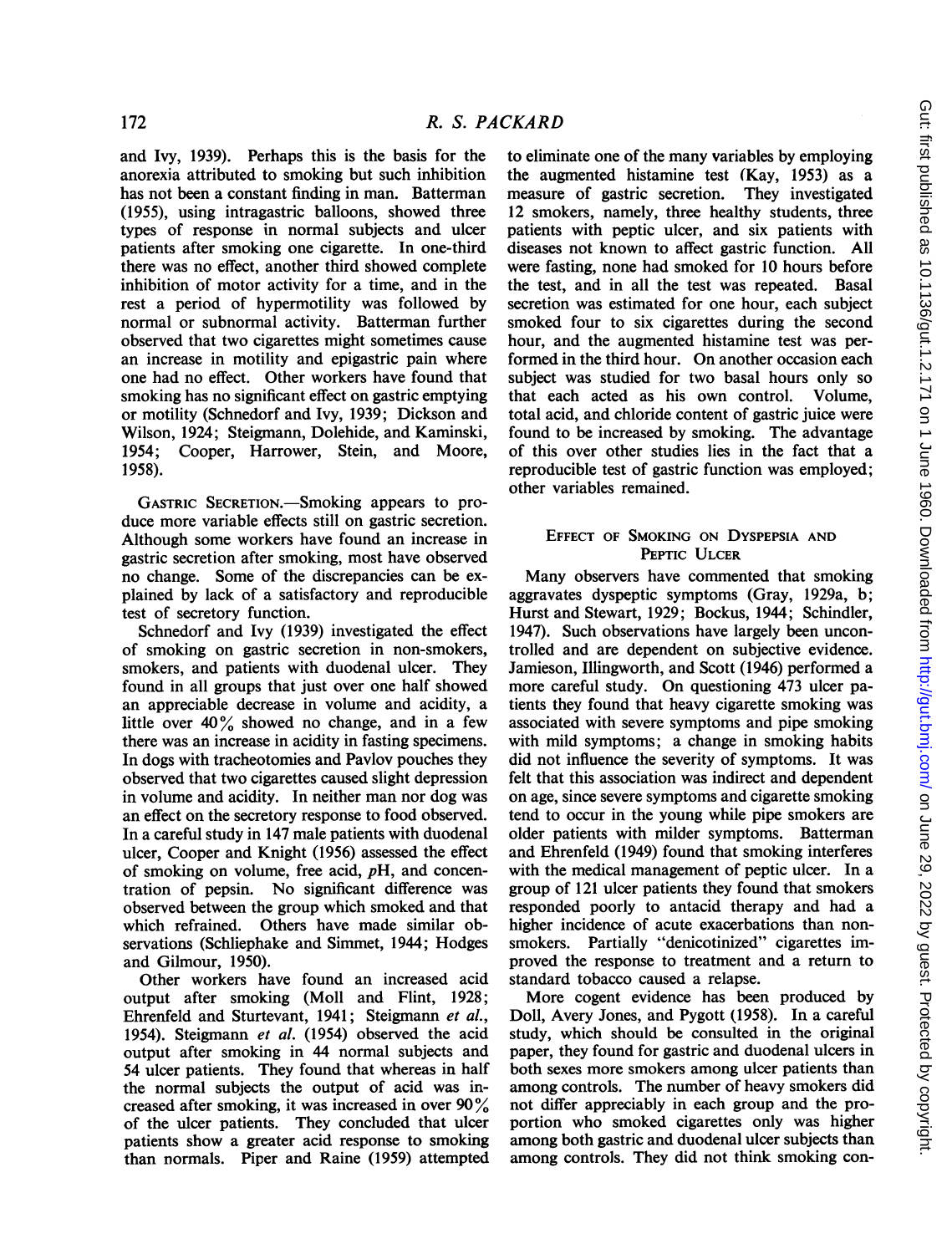tributed directly to the production of ulcers because heavy smokers did not have a higher incidence of ulcer. They felt that either the presence of an ulcer might stimulate the desire to smoke or some psychological factor might predispose both to the development of an ulcer and to smoking. In a second study the same authors placed in-patient smokers with patients with gastric ulcers in two groups, one of which was advised to stop smoking. Otherwise management was the same. After four weeks the ulcers had healed significantly to a greater extent in the group advised to stop smoking. There was no difference in the amount of weight gain or in the severity of symptoms. It was concluded that in some patients smoking interferes with healing and helps to maintain chronicity. They thought that it was unlikely that tobacco was a direct cause of ulcer because tobacco consumption has increased in Great Britain in the past two or three decades whereas the incidence of gastric ulcer is thought to have diminished. In contrast, the incidence of duodenal ulcer has increased but its association with smoking is less. And the world distribution of mortality from peptic ulcer is quite unlike the distribution of smoking.

Hammond and Horn (1958) reported a follow-up of 187,783 men between the ages of 50 and 69. Regular cigarette smokers had the highest mortality in all age groups. A high association was found between regular smoking and death from carcinoma of the lung, larynx, and oesophagus, and from gastric ulcer. The association was not so high with death from duodenal ulcer. Of 51 deaths from gastric ulcer, 48 occurred in regular smokers and none in non-smokers; there was no evidence that this was due to associated respiratory disease. Doll and Hill (1956) recorded similar findings. Edwards, McKeown, and Whitfield (1959), in reviewing the smoking habits of 1,737 men over 60, found an increased incidence of peptic ulcer in smokers with a regular trend in prevalence according to the amount smoked.

Toon, Cross, and Wangensteen (1951) studied the effect of inhaling cigarette smoke in dogs with tracheotomies. Five cigarettes daily for six months produced no gastrointestinal lesion, but the same daily amount of smoke increased the ulcerogenic effect of daily injections of histamine in beeswax; the inhalation of more smoke in association with histamine gave a still higher incidence of ulcers while none were observed in control dogs. It was concluded that nicotine is the responsible agent because denicotinized smoke and histamine together cause few lesions. They also showed that in dogs cigarette smoke does not stimulate gastric secretion.

## OTHER EFFECTS OF TOBACCO

SALIVARY SECRETION.-Schnedorf and Ivy (1939) found that smoking increased salivary secretion in 15 chronic smokers and five non-smokers. This was probably a reflex change from mucosal irritation because 4 mg. of nicotine subcutaneously had no effect.

CARCINOMA OF UPPER ALIMENTARY TRACT. A number of papers record an association between smoking and carcinoma of the lip (Levin, Goldstein, and Gerhardt, 1950), carcinoma of the buccal and pharyngeal regions (Mills and Porter, 1950), and carcinoma of the oesophagus (Hammond and Horn, 1958).

PANCREATIC AND BILIARY SECRETION.-Few reports on this subject are available. It seems that neither smoking nor nicotine influence pancreatic or biliary secretions (Schnedorf and Ivy, 1939; Koehler, Hill. and Marsh, 1947).

THE COLON.—Clinical observations suggest an association between smoking and colonic symptoms (Ryle, 1928; Bodley Scott, 1952). It has been shown in animals that nicotine applied on the floor of the fourth ventricle excites the activity of vomiting and defaecatory centres (Schnedorf and Ivy, 1939). These workers conducted a questionnaire addressed to 1,000 college students which revealed that  $13.7\%$ of males and  $17.3\%$  of females passed a greater number of stools after excessive smoking. When small groups of students were submitted to smoking and non-smoking periods of three days each it was found that the predominant effect of smoking was to increase the motor activity of the colon (Schnedorf and Ivy, 1939). Grace, Wolf, and Wolff (1951) found no evidence of a change in colonic motility in habitual smokers after one cigarette.

MALNUTRITION AND DIGESTION.—There are surprisingly few reports in this connexion, despite the belief that smoking diminishes appetite and prevents weight gain. Koehler *et al.* (1947) observed the progress of six underweight patients who had reached their maximum weight on dietary measures. When they stopped smoking all gained between 7 and 14 lb. and the gain seemed to be due to improved appetite. Mitty, Rousselot, and Delany (1959) observed a large group of smokers and nonsmokers after gastrectomy for ulcer. They found no correlation between smoking and the amount of weight loss after operation; nor did smokers have more significant digestive complaints than nonsmokers. Smokers were, however, more liable to more major late complications such as recurrent ulcer.